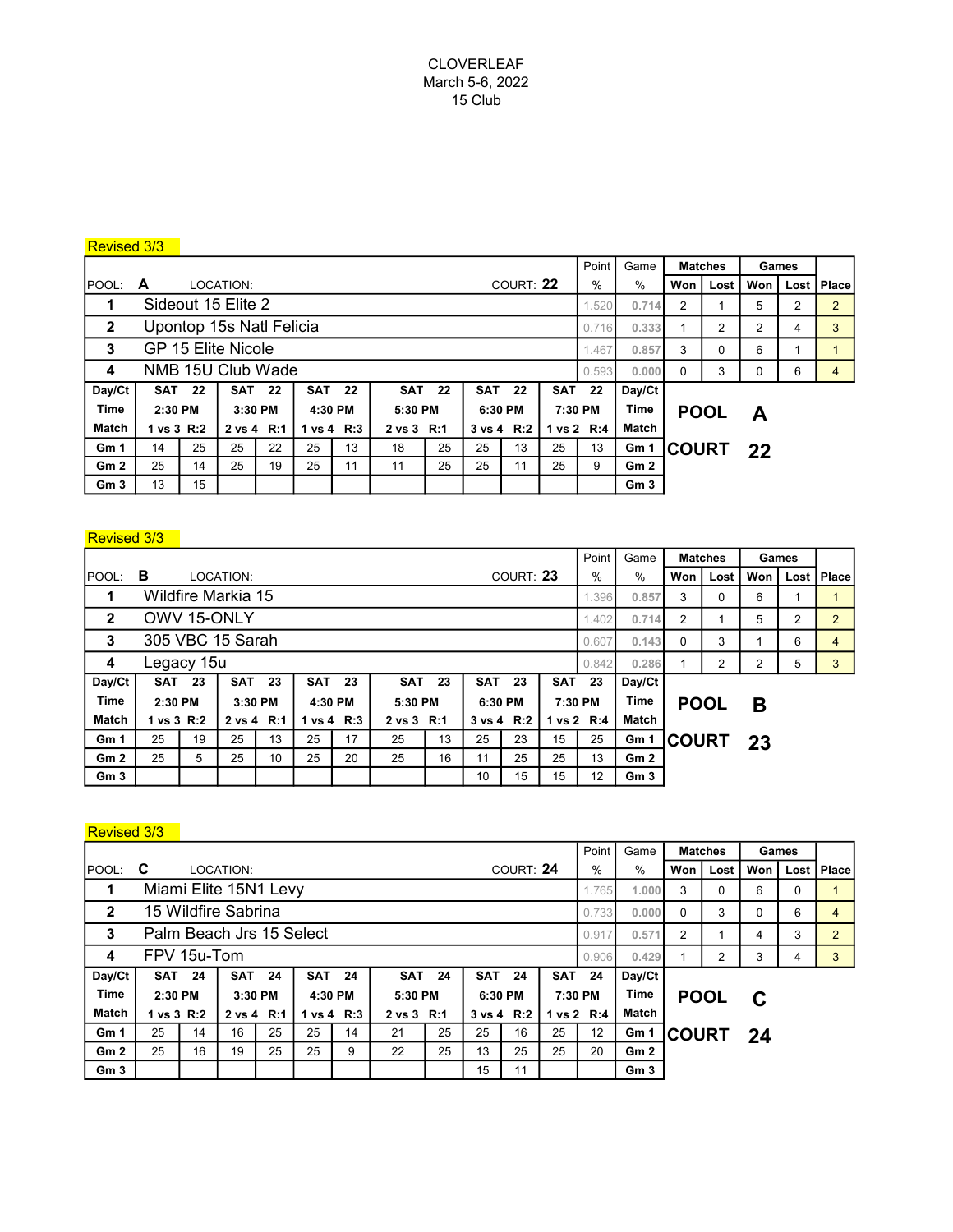### CLOVERLEAF March 5-6, 2022 15 Club

|                 |              |    |                             |    |         |              |            |    | Point      | Game      | <b>Matches</b> |                | Games           |              |      |     |   |              |
|-----------------|--------------|----|-----------------------------|----|---------|--------------|------------|----|------------|-----------|----------------|----------------|-----------------|--------------|------|-----|---|--------------|
| POOL:           | D            |    | LOCATION:                   |    |         |              |            |    |            | COURT: 25 |                | %              | $\%$            | Won          | Lost | Won |   | Lost   Place |
| 1               |              |    | GP 15 Elite Teborah         |    |         | 3.947        | 1.000      | 3  | 0          | 6         | $\Omega$       |                |                 |              |      |     |   |              |
| $\overline{2}$  |              |    | Miami Elite 15R Taylor      |    |         | 0.958        | 0.667      | 2  |            | 4         | 2              | $\overline{2}$ |                 |              |      |     |   |              |
| 3               |              |    | <b>WVBA 15 State Purple</b> |    |         | 0.900        | 0.333      |    | 2          | 2         | 4              | 3              |                 |              |      |     |   |              |
| 4               | Playeros 15u |    |                             |    |         |              |            |    |            |           |                |                |                 | $\Omega$     | 3    | 0   | 6 | 4            |
| Day/Ct          | <b>SAT</b>   | 25 | <b>SAT 25</b>               |    | SAT     | 25           | <b>SAT</b> | 25 | <b>SAT</b> | 25        | <b>SAT</b>     | 25             | Day/Ct          |              |      |     |   |              |
| <b>Time</b>     | 2:30 PM      |    | 3:30 PM                     |    | 4:30 PM |              | 5:30 PM    |    | 6:30 PM    |           | 7:30 PM        |                | <b>Time</b>     | <b>POOL</b>  |      | D   |   |              |
| <b>Match</b>    | 1 vs 3 R:2   |    | 2 vs 4 R:1                  |    |         | 1 vs 4 $R:3$ | 2 vs 3 R:1 |    | 3 vs 4 R:2 |           |                | 1 vs 2 R:4     | Match           |              |      |     |   |              |
| Gm <sub>1</sub> | 25           | 8  | 25                          | 12 | 25      | 6            | 25         | 23 | 25         | 11        | 25             | 5              | Gm 1            | <b>COURT</b> |      | 25  |   |              |
| Gm2             | 25           | 6  | 25                          | 13 | 25      | 4            | 25         | 21 | 25         | 9         | 25             | 9              | Gm2             |              |      |     |   |              |
| Gm <sub>3</sub> |              |    |                             |    |         |              |            |    |            |           |                |                | Gm <sub>3</sub> |              |      |     |   |              |

|                 |                       |       |                     |               |            |            |            |    |                |           | Point      | Game           | <b>Matches</b>  |              | Games |    |              |  |
|-----------------|-----------------------|-------|---------------------|---------------|------------|------------|------------|----|----------------|-----------|------------|----------------|-----------------|--------------|-------|----|--------------|--|
| <b>POOL:</b>    | Е                     |       | LOCATION:           |               |            |            |            |    |                | COURT: 26 | $\%$       | %              | Won             | Lost         | Won   |    | Lost   Place |  |
| 1               |                       |       | Miami Hype 15 Ariel |               |            | 1.313      | 0.714      | 2  |                | 5         | 2          | $\overline{2}$ |                 |              |       |    |              |  |
| $\mathbf{2}$    |                       |       | MVA 15 Bomba        |               |            | 1.505      | 0.857      | 3  | $\Omega$       | 6         |            |                |                 |              |       |    |              |  |
| 3               |                       |       | Miami Wave 15 Black |               |            | 0.741      | 0.286      |    | $\overline{2}$ | 2         | 5          | 3              |                 |              |       |    |              |  |
| 4               | GP 15 Elite Christian | 0.716 | 0.143               | $\Omega$      | 3          |            | 6          | 4  |                |           |            |                |                 |              |       |    |              |  |
| Day/Ct          | SAT                   | -26   |                     | <b>SAT 26</b> | <b>SAT</b> | 26         | <b>SAT</b> | 26 | <b>SAT</b>     | 26        | <b>SAT</b> | 26             | Day/Ct          |              |       |    |              |  |
| <b>Time</b>     | 2:30 PM               |       |                     | 3:30 PM       |            | 4:30 PM    | 5:30 PM    |    | 6:30 PM        |           | 7:30 PM    |                | <b>Time</b>     | <b>POOL</b>  |       | Е  |              |  |
| <b>Match</b>    | 1 vs 3 R:2            |       | 2 vs 4 R:1          |               |            | 1 vs 4 R:3 | 2 vs 3 R:1 |    | 3 vs 4 R:2     |           |            | 1 vs 2 R:4     | Match           |              |       |    |              |  |
| Gm <sub>1</sub> | 25                    | 9     | 25                  | 12            | 25         | 15         | 25         | 22 | 27             | 25        | 17         | 25             | Gm 1            | <b>COURT</b> |       | 26 |              |  |
| Gm2             | 25                    | 14    | 25                  | 11            | 25         | 16         | 25         | 13 | 20             | 25        | 25         | 18             | Gm2             |              |       |    |              |  |
| Gm <sub>3</sub> |                       |       |                     |               |            |            |            |    | 15             | 12        | 5          | 15             | Gm <sub>3</sub> |              |       |    |              |  |

|                 |                      |       |               |          |            |            |            |    |               |           | Point      | Game  |                 | <b>Matches</b> | Games |     |      |                |
|-----------------|----------------------|-------|---------------|----------|------------|------------|------------|----|---------------|-----------|------------|-------|-----------------|----------------|-------|-----|------|----------------|
| POOL:           | F                    |       | LOCATION:     |          |            |            |            |    |               | COURT: 27 |            | $\%$  | $\frac{0}{0}$   | Won            | Lost  | Won | Lost | <b>Place</b>   |
| 1               |                      |       | MVA 15 Sophia |          |            |            |            |    |               |           |            | 1.279 | 0.667           | $\overline{2}$ |       | 4   | 2    |                |
| $\mathbf{2}$    | Southernmost 15      |       |               |          |            |            |            |    |               |           |            |       |                 | $\overline{2}$ |       | 4   | 2    | $\overline{2}$ |
| 3               | Playeros 15u State   | 0.500 | 0.000         | $\Omega$ | 3          | $\Omega$   | 6          | 4  |               |           |            |       |                 |                |       |     |      |                |
| 4               | 15 Wildfire Victoria |       |               |          |            |            |            |    |               |           |            |       | 0.667           | $\overline{2}$ |       | 4   | 2    | 3              |
| Day/Ct          | <b>SAT 27</b>        |       | <b>SAT 27</b> |          | <b>SAT</b> | 27         | SAT        | 27 | <b>SAT 27</b> |           | <b>SAT</b> | 27    | Day/Ct          |                |       |     |      |                |
| <b>Time</b>     | 2:30 PM              |       | 3:30 PM       |          | 4:30 PM    |            | 5:30 PM    |    | 6:30 PM       |           | 7:30 PM    |       | <b>Time</b>     | <b>POOL</b>    |       | F   |      |                |
| <b>Match</b>    | 1 vs 3 R:2           |       | 2 vs 4 R:1    |          |            | 1 vs 4 R:3 | 2 vs 3 R:1 |    | 3 vs 4 R:2    |           | 1 vs 2 R:4 |       | Match           |                |       |     |      |                |
| Gm <sub>1</sub> | 25                   | 16    | 23            | 25       | 25         | 11         | 25         | 12 | 15            | 25        | 18         | 25    | Gm 1            | <b>COURT</b>   |       | 27  |      |                |
| Gm <sub>2</sub> | 25                   | 13    | 18            | 25       | 25         | 20         | 25         | 8  | 11            | 25        | 24         | 26    | Gm <sub>2</sub> |                |       |     |      |                |
| Gm <sub>3</sub> |                      |       |               |          |            |            |            |    |               |           |            |       | Gm <sub>3</sub> |                |       |     |      |                |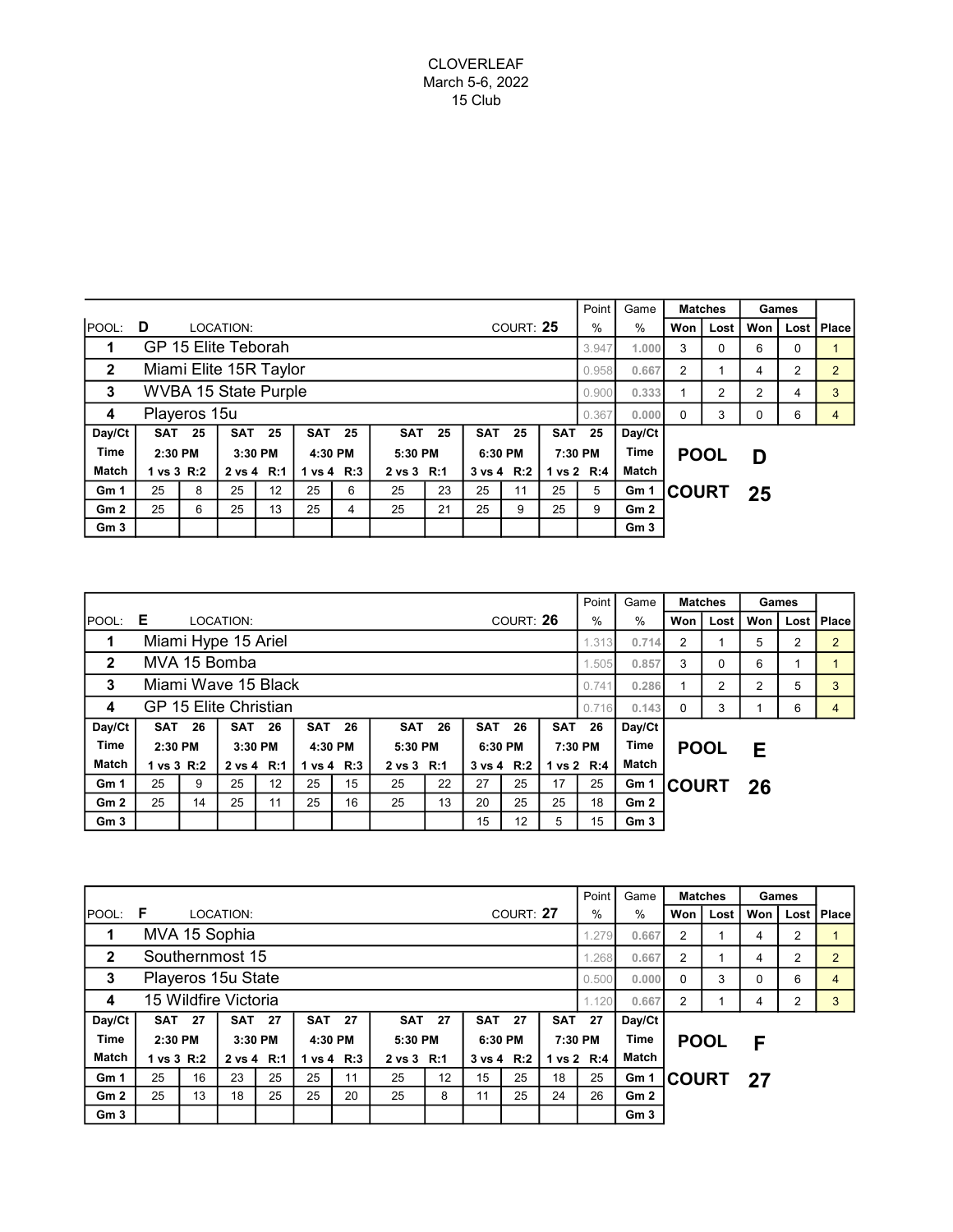### GOLD Revised 3/3



 If you are in box you ref before you play Losers must stay and ref the next match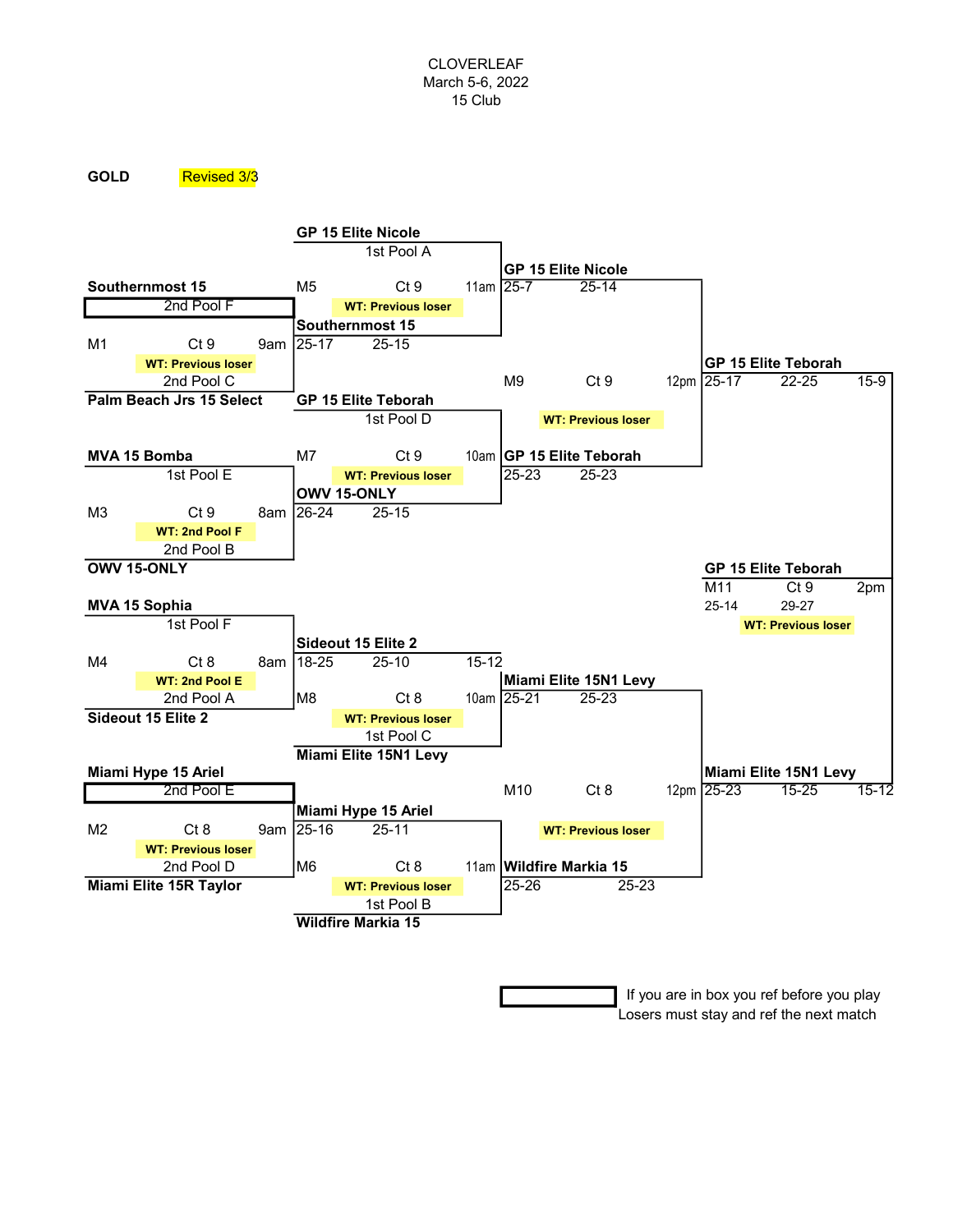#### SILVER Revised 3/3